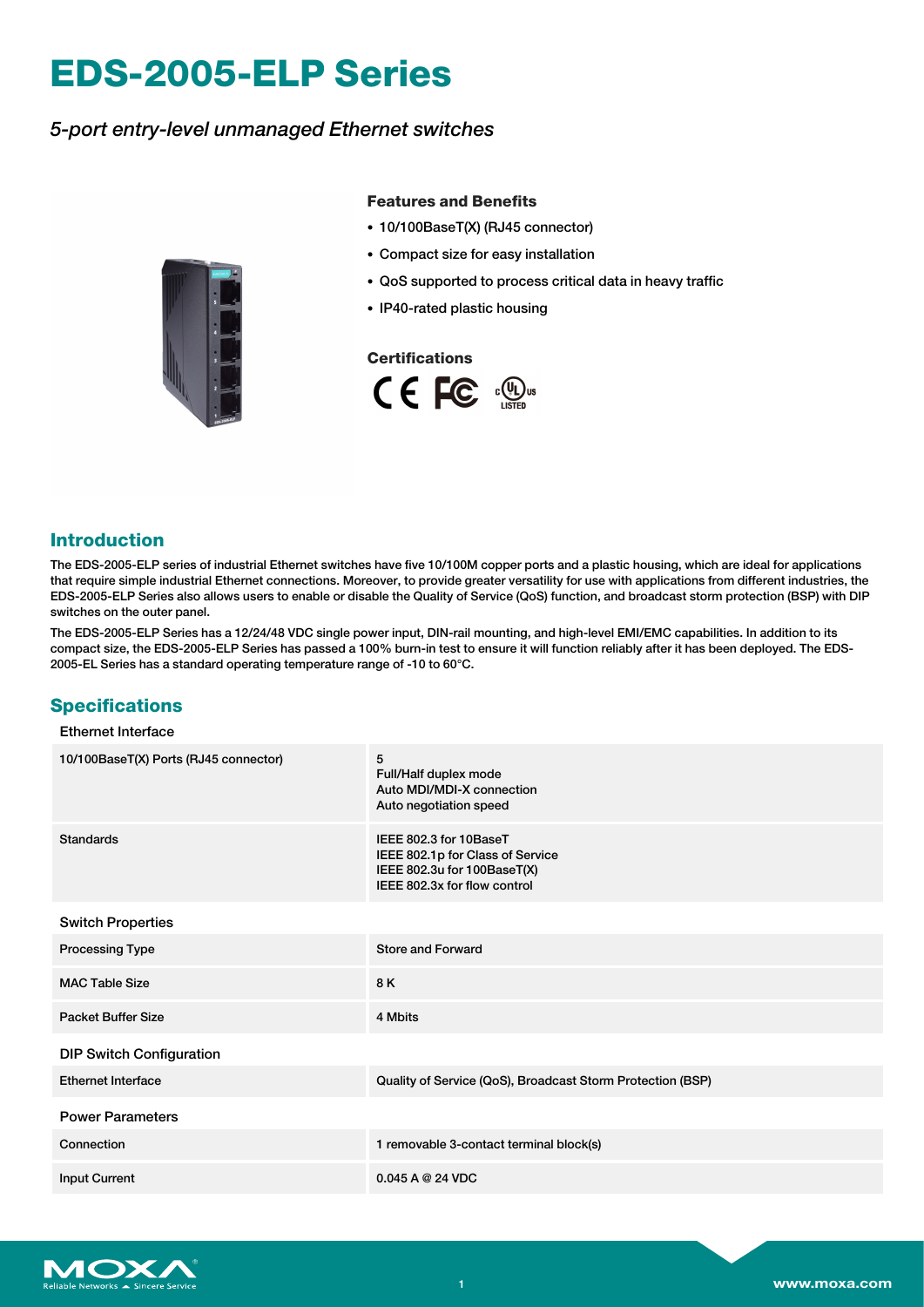| Input Voltage                          | 12/24/48 VDC                                                                                                                                                                                                                               |
|----------------------------------------|--------------------------------------------------------------------------------------------------------------------------------------------------------------------------------------------------------------------------------------------|
| <b>Operating Voltage</b>               | 9.6 to 60 VDC                                                                                                                                                                                                                              |
| <b>Overload Current Protection</b>     | Supported                                                                                                                                                                                                                                  |
| <b>Reverse Polarity Protection</b>     | Supported                                                                                                                                                                                                                                  |
| <b>Physical Characteristics</b>        |                                                                                                                                                                                                                                            |
| <b>Dimensions</b>                      | 19 x 81 x 65 mm (0.74 x 3.19 x 2.56 in)                                                                                                                                                                                                    |
| Installation                           | DIN-rail mounting, Wall mounting (with optional kit)                                                                                                                                                                                       |
| Weight                                 | 56 g (0.12 lb)                                                                                                                                                                                                                             |
| Housing                                | <b>Plastic</b>                                                                                                                                                                                                                             |
| <b>Environmental Limits</b>            |                                                                                                                                                                                                                                            |
| <b>Ambient Relative Humidity</b>       | 5 to 95% (non-condensing)                                                                                                                                                                                                                  |
| <b>Operating Temperature</b>           | -10 to 60 $^{\circ}$ C (14 to 140 $^{\circ}$ F)                                                                                                                                                                                            |
| Storage Temperature (package included) | -40 to 85°C (-40 to 185°F)                                                                                                                                                                                                                 |
| <b>Standards and Certifications</b>    |                                                                                                                                                                                                                                            |
| Safety                                 | UL 61010-2-201, EN 62368-1 (LVD)                                                                                                                                                                                                           |
| <b>EMC</b>                             | EN 55032/35                                                                                                                                                                                                                                |
| EMI                                    | CISPR 22, 32, FCC Part 15B Class A                                                                                                                                                                                                         |
| <b>EMS</b>                             | IEC 61000-4-2 ESD: Contact: 6 kV; Air: 8 kV<br>IEC 61000-4-3 RS: 80 MHz to 1 GHz: 20 V/m<br>IEC 61000-4-4 EFT: Power: 2 kV; Signal: 2 kV<br>IEC 61000-4-5 Surge: Power: 2 kV; Signal: 2 kV<br>IEC 61000-4-6 CS: 10 V<br>IEC 61000-4-8 PFMF |
| <b>Shock</b>                           | IEC 60068-2-27                                                                                                                                                                                                                             |
| Vibration                              | IEC 60068-2-6                                                                                                                                                                                                                              |
| Freefall                               | IEC 60068-2-32                                                                                                                                                                                                                             |
| <b>MTBF</b>                            |                                                                                                                                                                                                                                            |
| Time                                   | 4,814,369 hrs                                                                                                                                                                                                                              |
| <b>Standards</b>                       | Telcordia (Bellcore), GB                                                                                                                                                                                                                   |
| Warranty                               |                                                                                                                                                                                                                                            |
| <b>Warranty Period</b>                 | 5 years                                                                                                                                                                                                                                    |
| <b>Details</b>                         | See www.moxa.com/warranty                                                                                                                                                                                                                  |
| <b>Package Contents</b>                |                                                                                                                                                                                                                                            |
| <b>Device</b>                          | 1 x EDS-2005 Series switch                                                                                                                                                                                                                 |
| <b>Documentation</b>                   | 1 x quick installation guide<br>1 x warranty card                                                                                                                                                                                          |